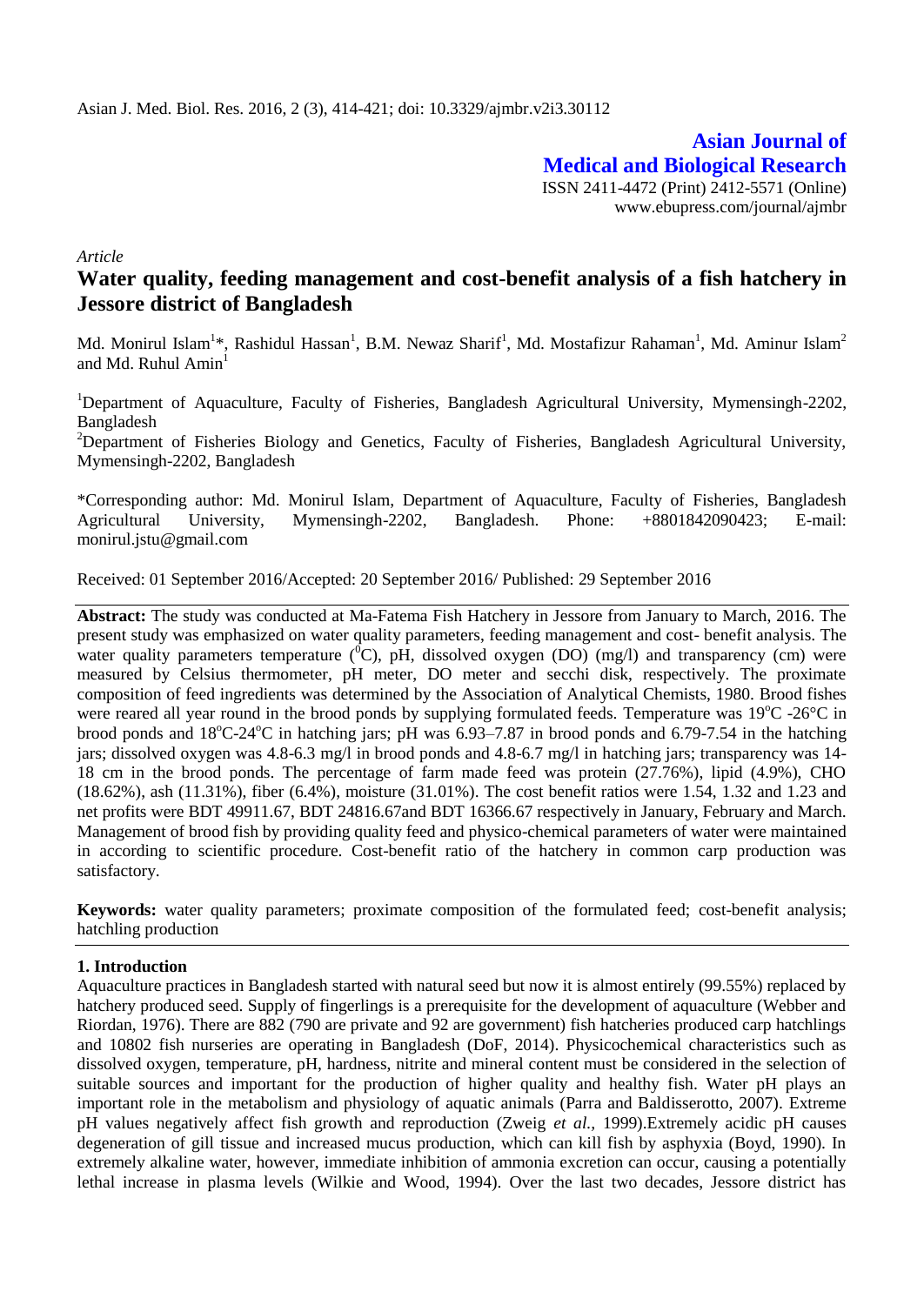experienced an intense growth of fish breeding hatcheries than any other parts of Bangladesh (Samad *et al.,* 2013). Feeding management is very important in brood fish rearing in fish hatchery. Supply of artificial feeds along with natural foods have been a common practice at hatchery in Bangladesh. Calculation of economic analysis is an important aspect of any hatchery operation. Thus it is important to get an idea about the present status of hatchery management in Jessore to analyze the proximate composition of brood rearing feed, to know the water quality parameter and estimate cost benefit analysis of the hatchery produced spawn.

# **2. Materials and Methods**

# **2.1. Study area and duration**

The experiment was conducted in a private hatchery named as "Ma-Fatema Fish Hatchery" Chanchra, Jessore from January, 2016 to March, 2016.

# **2.2. Feed formulation**

Formulated farm made feeds were used for rearing of brood fish. Fish meal, soybean meal, mustard oil cake, rice bran, wheat bran, wheat flour, vitamin premix were used for the preparation of feed (Table 1).

| <b>Feed ingredients</b>       | Amount $(\% )$ |
|-------------------------------|----------------|
| Rice bran                     | 30             |
| Wheat bran                    | 20             |
| Mustard oil cake              | 13             |
| Soybean meal                  | 12             |
| Fish meal                     | 10             |
| Corn meal                     | 10             |
| Molasses, salt                | ◠              |
| Vitamin, Di-calcium phosphate | 3              |
| <b>Total</b>                  | 100            |

### **Table 1. Ingredients of formulated feed.**

# **2.3. Feeding management of brood fish**

The brood fish were fed twice a day morning and evening. In first few days, feeds were applied at the rate of 2- 3% of the body weight according to the feeding requirement of the fish.

### **2.4. Physicochemical parameters of hatchery water**

Maintenance of water quality parameters is very important for hatchery management. Poor quality water increases the chance of pathogenic and parasitic infection to the fish. The quality of fish seed depends on the quality of water.

### **2.4.1. Collection of water sample**

The water samples were collected from the hatchery brood ponds. For collecting water sample at first two 250 ml plastic bottles were collected. Then bottles were washed well with clean water for 3 to 4 times. Then the outside of each bottle was covered with black plastic tape to avoid the chemical change due to sunlight. Water samples were collected just before the eggs released in to the incubation tank.

### **2.4.2. Water temperature (°C)**

Water temperature was measured at 7 days interval in brood ponds and 2 days interval in incubation tank during the study period. Temperature was measured by a Celsius thermometer.

# **2.4.3. pH**

pH of the water was recorded at 7 days interval in brood ponds and 2 days interval in incubation tank during the study period. The water pH was measured by using pH meter (EZODO pH Model 7200).

# **2.4.4. Dissolved oxygen (mg/L)**

The dissolved oxygen value was recorded at 7 days interval in brood ponds and 2 days interval in incubation tank during the study period. Dissolved oxygen value was recorded by using a dissolved oxygen (DO) meter (Lutron, YK 22 DO).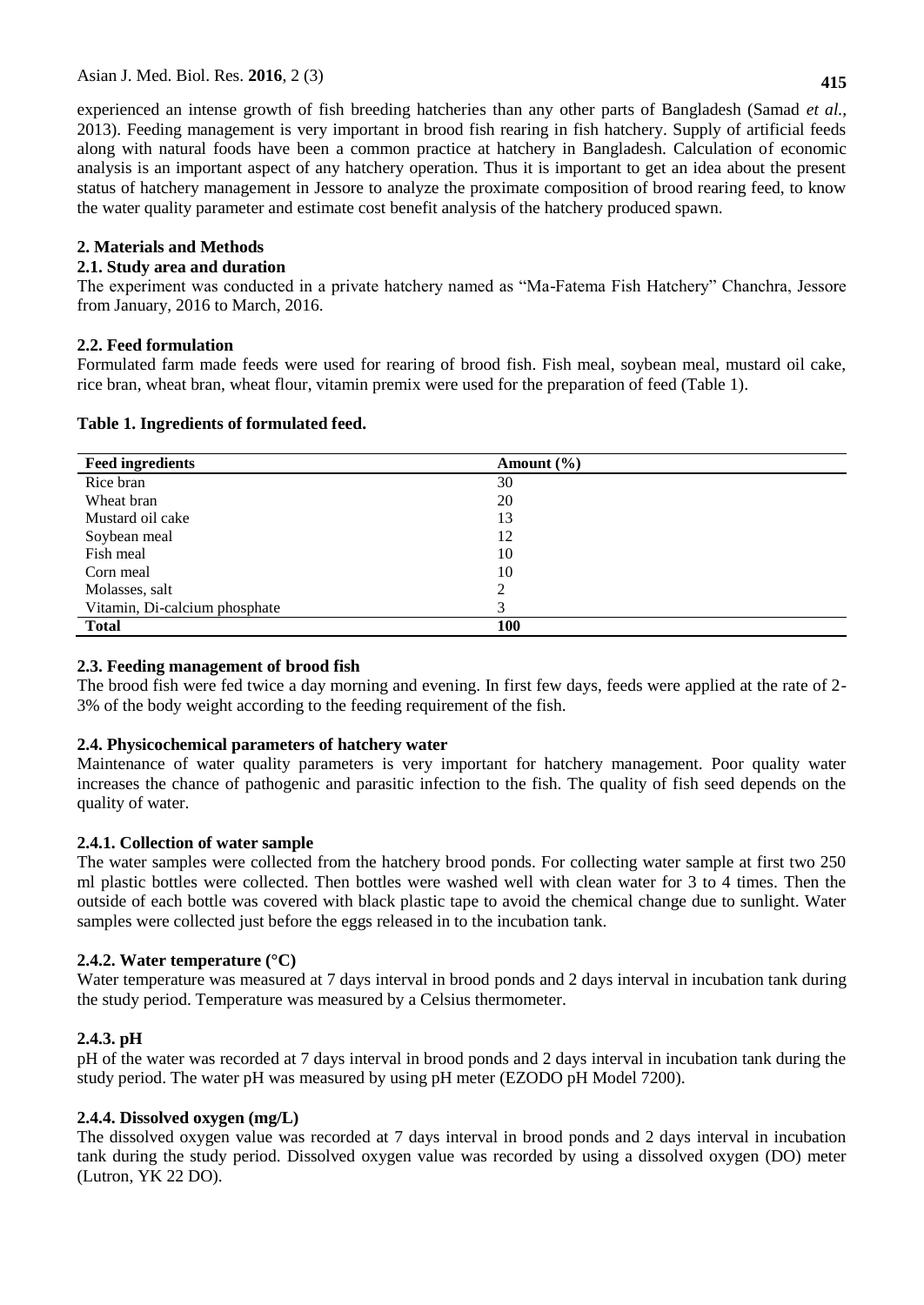#### **2.4.5. Transparency (cm)**

The water transparency was recorded at 7 days interval in brood ponds by using secchi disk (15 cm diameter) and measuring tape.

#### **2.5. Analysis of proximate composition of feed**

The proximate composition of feed ingredients was determined following the methods of Association of Analytical Chemists (AOAC, 1980). Analysis was done in the Fish Nutrition Laboratory, Department of Aquaculture, Bangladesh Agricultural University, Mymensingh.

#### **2.5.1. Estimation of crude protein**

Crude protein content was quantified by the standard micro-Kjeldahl nitrogen method using a BehrosetInKje M digestion apparatus and Behr S I steam distillation apparatus (both Labor –Technik GmbH, Dusseldrof, Germany). Calculations of crude protein of the samples were done using the following formula,

> $\frac{0}{0}$ M Weight of sampe  $(g)$  $\frac{1}{2} \times 100$

Where,

Miliequivalent of  $N_2 = 0.014$ Strength of  $HCL = 0.2$  N Titrant used (ml) =  $(2<sup>nd</sup>$  reading of burette – Initial reading of burette) % of Crude protein = % Nitrogen  $\times$  Conversion factor (6.25 for animal based sample)

#### **2.5 2. Estimation of crude lipid**

Crude lipid content was analyzed by drying the samples in oven at  $105^{\circ}$ C and then extracting the fat with acetone in a Soxhlet Extractor for 4 hours. Calculation of lipid was done by using the following formula (according to AOAC method):

 $\frac{0}{0}$ W W

### **2.5.3. Estimation of carbohydrate (CHO)**

Carbohydrate content of the samples was determined as total carbohydrate by difference that is, subtracting the measured protein, fat, ash and moisture from 100 (Pearson, 1976).

#### **2.5.4. Estimation of moisture content**

Moisture content refers to the total amount of water present in the sample was measured by weighing differences before and after oven drying at 105°C for 24 hours. The percentage of moisture content was calculated by following formula:

Y

 $\frac{1}{s}$   $\times$ 

Where,

 $S = Weight of sample before drying (g)$  $Y = Weight of crucible with sample (g)$ 

 $\frac{0}{0}$ 

 $Z=$  Weight of crucible with dry sample  $(g)$ 

#### **2.5.5. Estimation of ash**

Ash content was determined using dry ashing procedures. Empty porcelain crucibles were marked and weighted by electronic balance, for each sample 3 replicate crucibles were taken. About 2-3gm of sample taken in each crucible by weighing electronic balance. Then the crucibles were placed in a muffle furnace at 550°C for 6 hours. After 6 hours the muffle furnace was stopped over night rest. When the muffle furnace became cool the door was open and the crucibles were taken out by using spatula. The sample was weighed separately using same electronic balance, the data were tabulated in a table and percentage (%) of ash content was calculated from the data by following formula:

$$
\text{(%) of Ash content} = \frac{\text{(Dry sample + crucible)} - \text{empty crucible}}{\text{Weight of sample}} \times 100
$$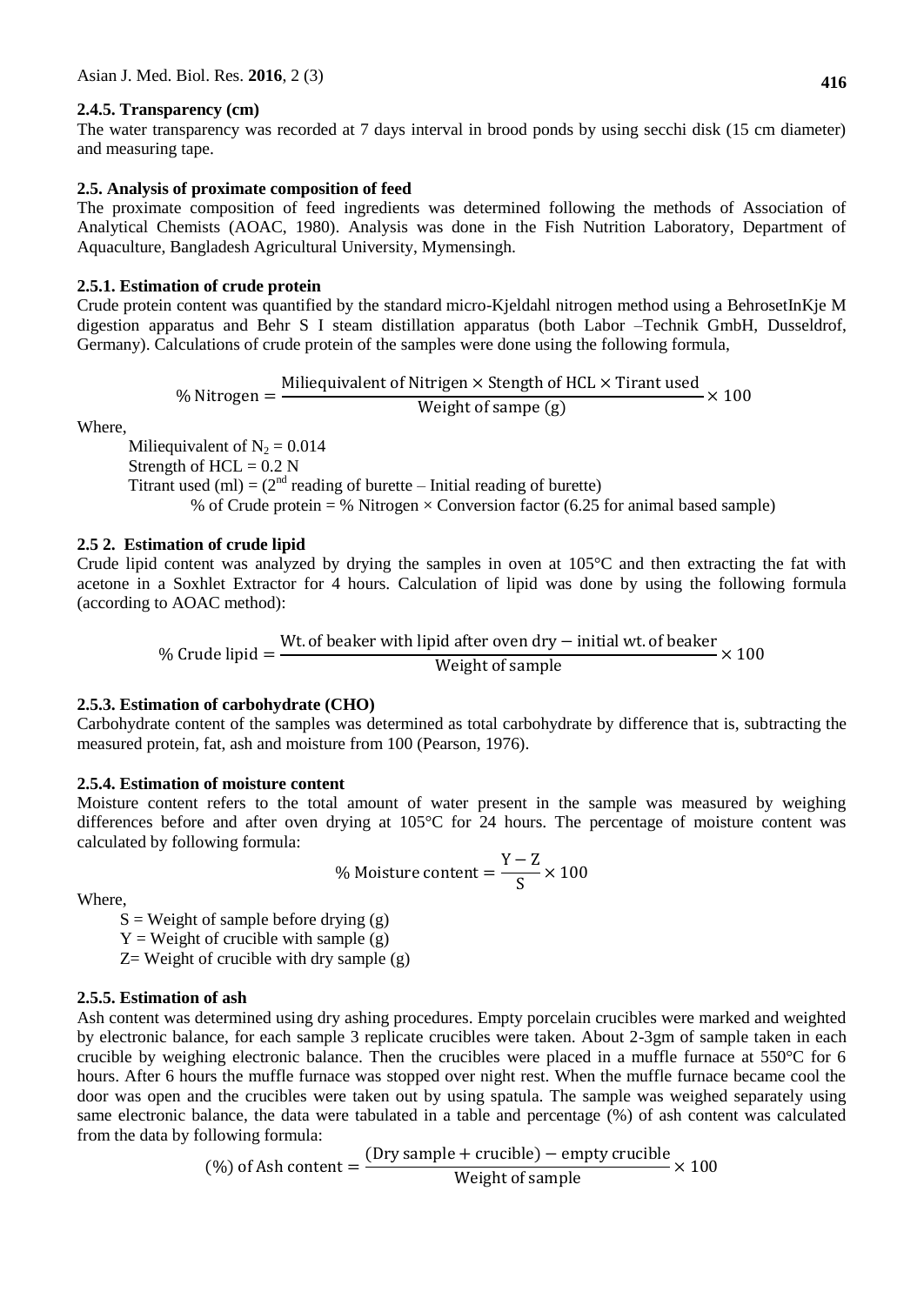# **2.5.6. Estimation of crude fiber**

The percent of crude fiber content was calculated by using following formula:

 $\%$ W  $\frac{12211260}{x}$  Weight of sample(g)

### **2.6. Statistical analysis**

The results obtained in the experiment were subjected to analysis. Qualitative and quantitative analysis of all kinds of data were carried out. Microsoft Office Excel 2007 was also used for presentation of the tables and graphs obtainable from different types of data.

### **2.7. Cost-benefit analysis**

Calculation of cost-benefit analysis is an important aspect of any hatchery operation. The cost benefit analysis of "Ma-Fatema Fish Hatchery" was done. The capital cost, operating cost, revenue income, cost-benefit ratio and net profit were analyzed based on the common carp hatchling production.

### **2.7.1. Capital cost**

A capital cost means the costs during the hatchery construction and set up.

#### **2.7.2. Operating cost**

The operating cost refers to costs involved to run the hatchery operation e.g. labour, feed, PG etc.

#### **2.7.3. Depreciation cost**

Annual depreciation cost was calculated by using the following formula (Akhter, 2007).

$$
Annual depreciation = \frac{capital cost}{project life}
$$

#### **2.7.4. Total cost**

Total cost was calculated by using the following formula (Akhter, 2007). Total cost=Operating cost + Depreciation cost

### **2.7.5. Revenue income**

The revenue income is the total sale of hatchling during experimental period.

### **2.7.6. Cost benefit ratio**

Total cost benefit ratio was calculated by using the following formula:

 $\mathsf{C}$ T  $\boldsymbol{0}$ 

### **3. Results**

### **3.1. Water quality parameters**

The water quality parameters like temperature (°C), pH, dissolved oxygen (mg/l) and transparency (cm) were monitored during the study period (January to March, 2016).

### **3.1.1. Temperature (°C)**

In the brood ponds, water temperature ranged from  $19^{\circ}$ C -26.0°C during the study period. The maximum water temperature was  $26.0^{\circ}$ C in  $6^{\text{th}}$  week and minimum was 19.0°C in 1<sup>st</sup> week. In the hatching jars, maximum water temperature was  $25.0^{\circ}$ C in the 6<sup>th</sup> week and minimum were  $18.0^{\circ}$ C in the 1<sup>st</sup> week (Figure1).

### **3.1.2. pH**

In the brood ponds, pH ranged 6.93–7.87 during the study period. The maximum pH was 7.87 in  $2<sup>nd</sup>$  week and minimum was 6.93 in  $4<sup>th</sup>$  week. In the hatching jars, maximum pH was 7.54 in the  $3<sup>rd</sup>$  week and minimum was 6.79 in the  $1<sup>st</sup>$  week (Figure 2).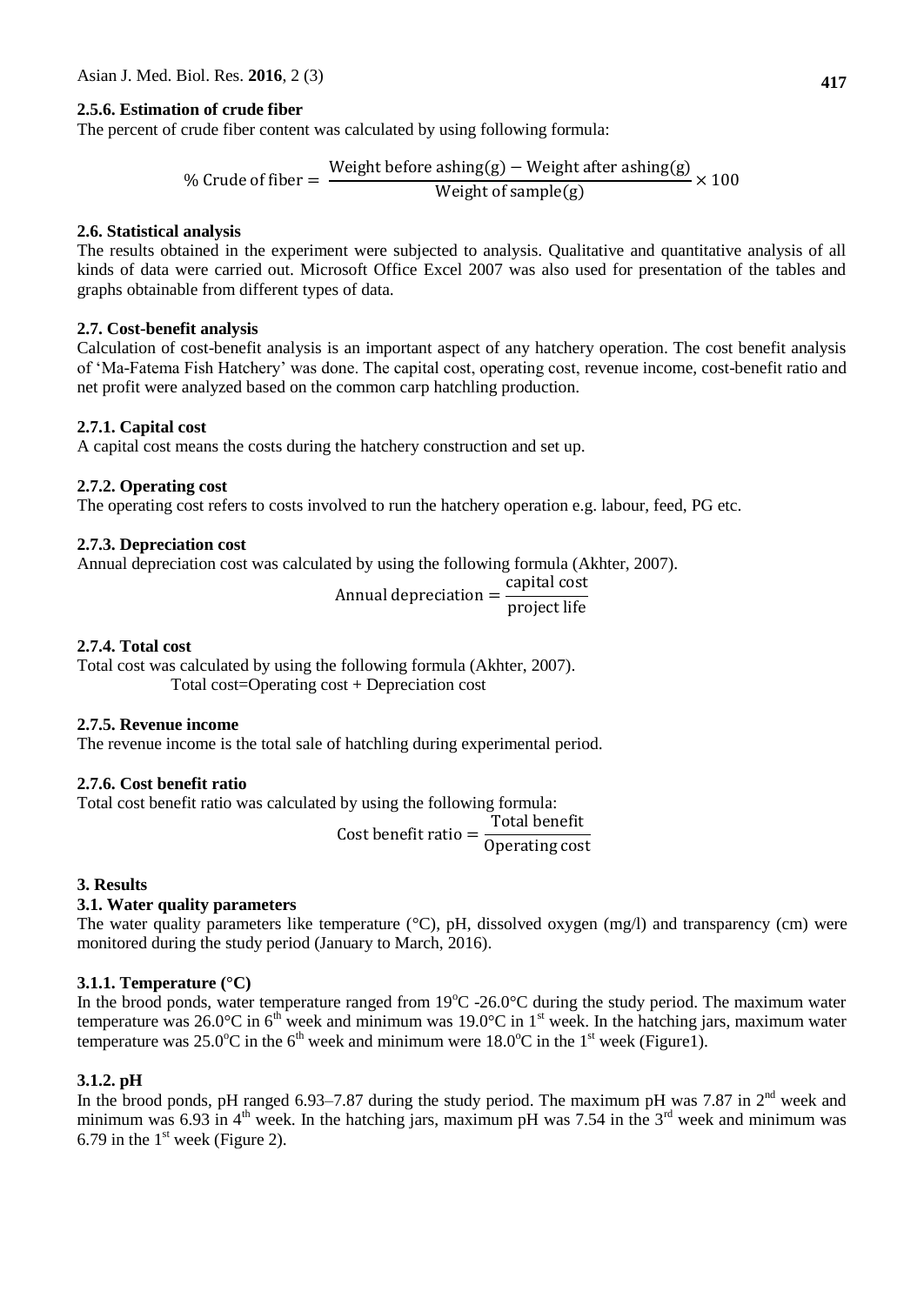

**Figure 1. Weekly variation of temperature (<sup>0</sup>C) in brood ponds (B.P) and hatching jars (H.J).**



**Figure 2. Weekly variation of pH in brood ponds (B.P) and hatching jars (H.J).**

#### **3.1.3. Dissolved oxygen (mg/L)**

In the brood ponds, dissolved oxygen ranged 4.8- 6.3 mg/l during the study period. The maximum dissolved oxygen was 6.3 mg/l in  $3<sup>rd</sup>$  week and minimum was 4.8 mg/l in  $2<sup>nd</sup>$  week. In the hatching jars, maximum DO was 6.7 mg/l in the  $4<sup>th</sup>$  week and minimum was 4.8 mg/l in the  $6<sup>th</sup>$  week (Figure 3).



**Figure 3. Weekly variation of DO (mg/l) in brood ponds (B.P) and hatching jars (H.J).**

#### **3.1.4. Transparency (cm)**

Transparency varied from 14 to 18 cm. in different ponds during study period. In brood ponds the highest transparency was  $18 \text{ cm}$  in 6<sup>th</sup> week and lowest transparency was  $14 \text{ cm}$  in  $3^{\text{rd}}$  week (Figure 4).



**Figure 4. Weekly variation of Transparency (cm) in brood ponds (B.P).**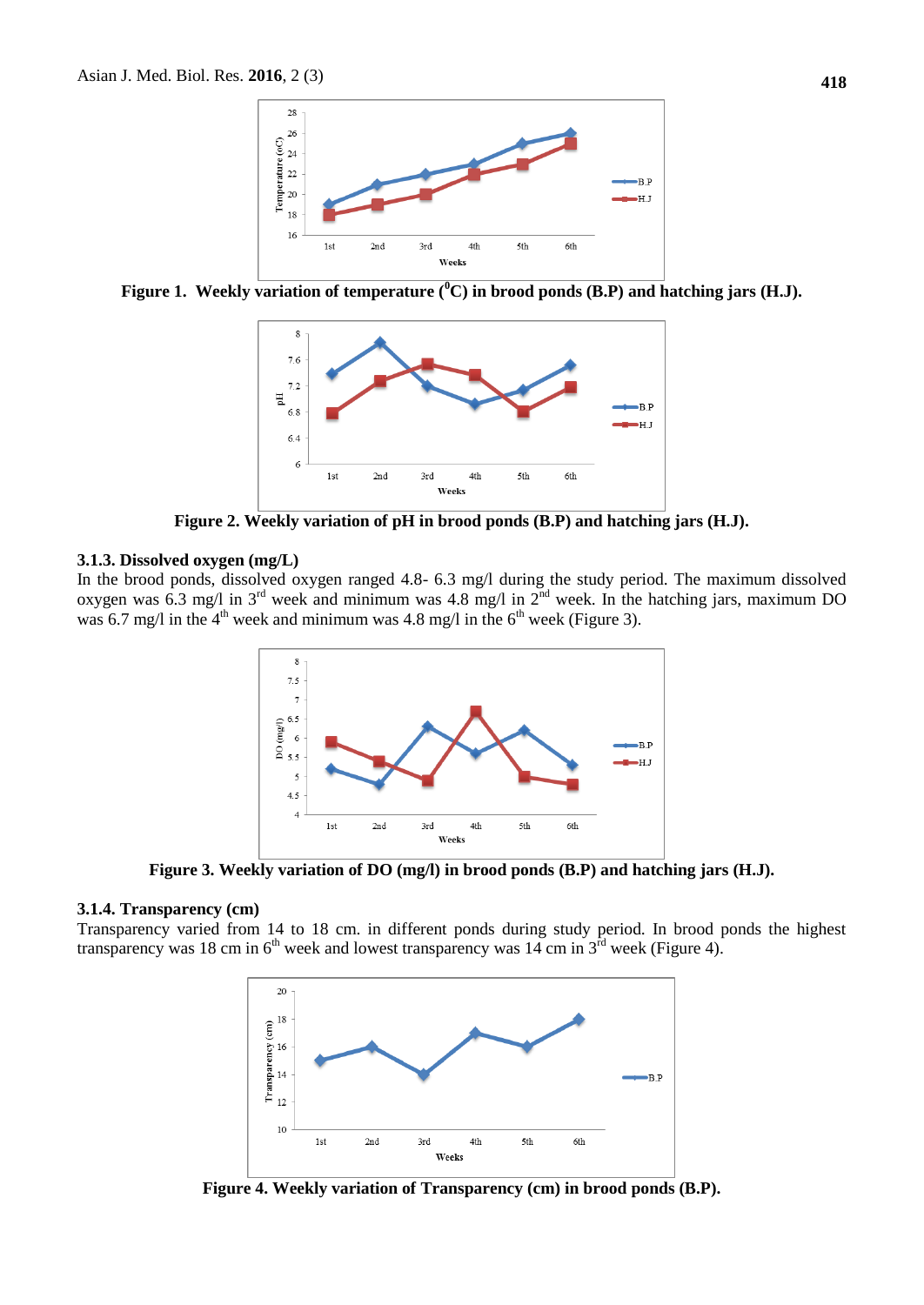### **3.2. Proximate composition**

Proximate composition of the formulated feed used for rearing of brood fish as shown in figure 5.



**Figure 5. Proximate composition of the formulated feed used for rearing of brood fish.**

#### **3.3. Cost- benefit analysis**

The capital cost, operating cost, total cost, hatchling production, price of hatchling, revenue income and net profit were analyzed respectively, based on the common carp hatchling production as shown in (Tables 2 to 8).

| <b>Items</b>       | <b>Estimated cost (BDT)</b> |
|--------------------|-----------------------------|
| Land               | 600000                      |
| Hatchery pipelines | 150000                      |
| Pond construction  | 210000                      |
| Hatchery building  | 800000                      |
| Brood fish         | 80000                       |
| Drainage system    | 100000                      |
| Pump house         | 160000                      |
| Deep tube well     | 200000                      |
| Electricity        | 50000                       |
| Equipments         | 40000                       |
| Generators         | 60000                       |
| Road               | 20000                       |
| Miscellaneous      | 10000                       |
| <b>Total</b>       | $= 2480000$                 |

#### **3.3.1. Depreciation cost**

|                                                                                                                                         | capital cost 2480000 |  |
|-----------------------------------------------------------------------------------------------------------------------------------------|----------------------|--|
| Annual depreciation cost (BDT) = $\frac{20 \text{ p} \cdot \text{cm} \cdot \text{cm}}{\text{project life}} = \frac{200000}{50} = 49600$ |                      |  |
| Monthly depreciation cost (BDT) = $\frac{17000}{12}$ = 4133.33                                                                          | 49600                |  |
|                                                                                                                                         |                      |  |

# **Table 3. Operating cost.**

| <b>Items</b>  | <b>Estimated cost (BDT) in</b> | <b>Estimated cost (BDT) in</b> | <b>Estimated cost (BDT) in</b> |
|---------------|--------------------------------|--------------------------------|--------------------------------|
|               | <b>January</b>                 | <b>February</b>                | <b>March</b>                   |
| Labor salary  | 35000                          | 30000                          | 28000                          |
| Feed (brood)  | 35000                          | 35000                          | 35000                          |
| Feed (fry)    | 1000                           | 1000                           | 1000                           |
| Fertilizer    | 6000                           | 5000                           | 4000                           |
| Electricity   | 5000                           | 5000                           | 6000                           |
| Medicine      | <b>2000</b>                    | 1500                           | 1000                           |
| Selling cost  | 1000                           | 1000                           | 1000                           |
| Netting cost  | 2500                           | 2000                           | 2000                           |
| PG            | 10055                          | 8050                           | 6000                           |
| Security      | 2000                           | 2000                           | 2000                           |
| Miscellaneous | 1000                           | 1000                           | 1000                           |
| <b>Total</b>  | 100555                         | 91550                          | 87000                          |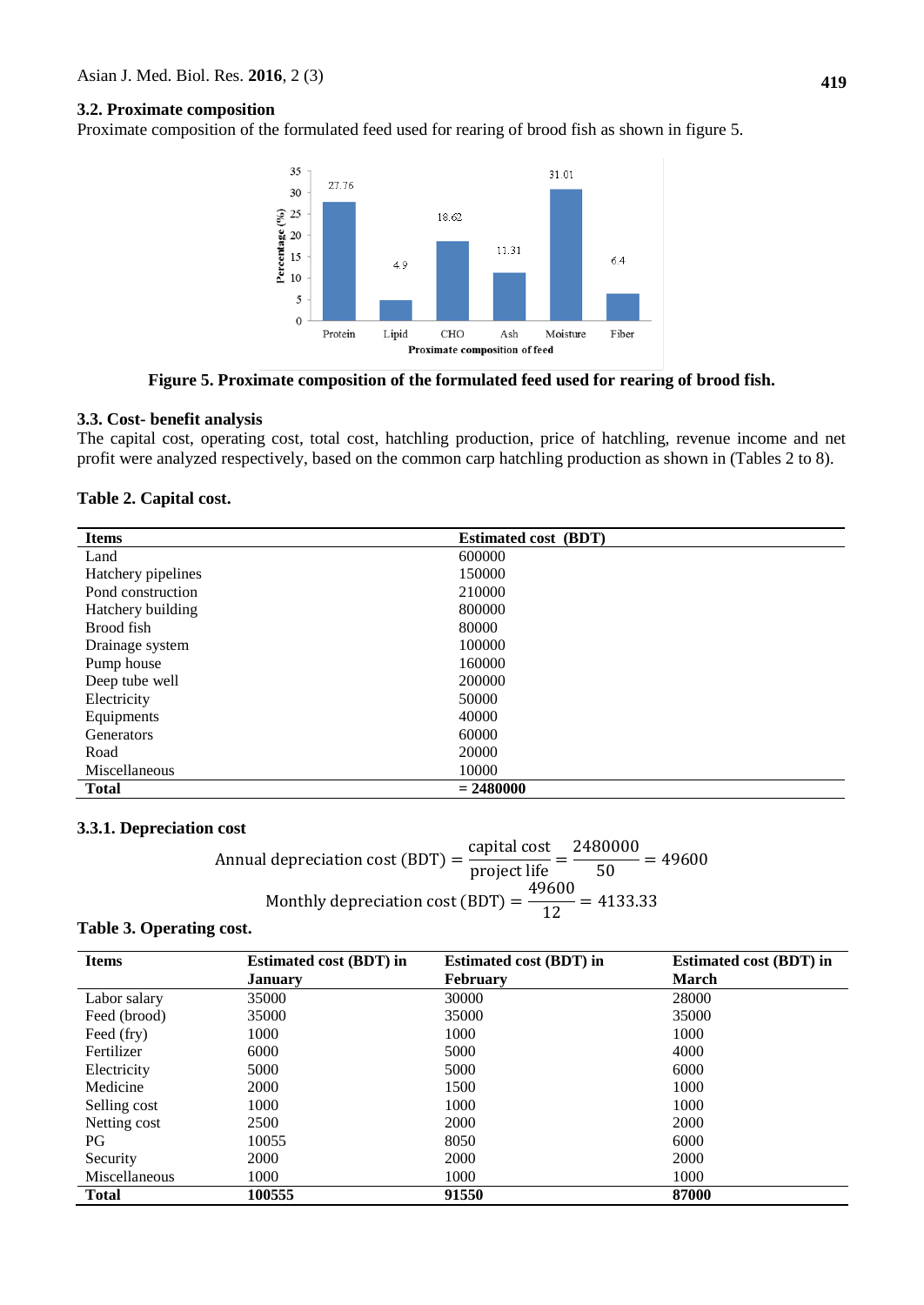### **Table 4. Total cost.**

| <b>Month</b> | Operating cost + Monthly depreciation cost (BDT) | Total cost (BDT) |
|--------------|--------------------------------------------------|------------------|
| January      | $100555 + 4133.33$                               | 104688.33        |
| February     | $91550 + 4133.33$                                | 95683.33         |
| March        | $87000 + 4133.33$                                | 91133.33         |
|              | <b>Grand total cost</b>                          | $= 291504.99$    |

#### **Table 5. Hatchling production (kg).**

| <b>Species</b>        | <b>January</b> (kg) | February (kg) | March (kg) |  |
|-----------------------|---------------------|---------------|------------|--|
| Scale carp            | ، ،                 | 28            | ت          |  |
| Mirror carp           | 10                  |               |            |  |
| Leather carp          |                     |               |            |  |
| Total production (kg) | 45                  | 41            | 38         |  |

#### **Table 6. Price of hatchling.**

| <b>Species</b>         | <b>January (BDT)/kg</b> | <b>February (BDT)/kg</b> | March $(BDT)/kg$ |  |
|------------------------|-------------------------|--------------------------|------------------|--|
| Scale carp             | 3000                    | 3000                     | 3000             |  |
| Mirror carp            | 3000                    | 3000                     | 2500             |  |
| $\text{L}$ eather carp | 2800                    | 2500                     | 2500             |  |

#### **Table 7. Revenue income.**

| <b>Species</b>      | <b>January (BDT)</b> | <b>February (BDT)</b> | <b>March (BDT)</b> |
|---------------------|----------------------|-----------------------|--------------------|
| Scale carp          | 81000                | 84000                 | 75000              |
| Mirror carp         | 30000                | 24000                 | 25000              |
| Leather carp        | 22400                | 12500                 | 7500               |
| <b>Total income</b> | <b>154600</b>        | 120500                | 107500             |

### **3.3.2. Cost benefit ratio**

Cost benefit ratio =  $\frac{1}{0}$ Total benefit Cost benefit ratio in January =  $154600/100555 = 1.54$ Cost benefit ratio in February =  $120500/91550 = 1.32$ Cost benefit ratio in March  $= 107500/87000 = 1.23$ 

### **Table 8. Net profit.**

| Month    | Total income $(BDT)$ – Total cost $(BDT)$ | <b>Net profit (BDT)</b> |
|----------|-------------------------------------------|-------------------------|
| January  | 154600 - 104688.33                        | 49911.67                |
| February | 120500 - 95683.33                         | 24816.67                |
| March    | $107500 - 91133.33$                       | 16366.67                |
|          | Grand total net profit                    | 91095.01                |

### **4. Discussion**

During the present study it was observed that the water temperature was 19.0-26.0°C. Yeasmin (2015) accomplished induced breeding of common carps at the 27-29°C. Hakim and Gamal (2009) stated that the growth of larvae increased at the optimum temperature from 27-30°C in common carp which was relevant to that of above findings.

The present study showed that mean dissolve oxygen (DO) of brood ponds and hatching jars were 5.57 and 5.45 mg/l, respectively. The mean pH of brood ponds and hatching jars were 7.34 and 7.16, respectively. Yeasmin (2015) reported the average DO and pH were 5.03 and 7.23, respectively which was close to that of the present study. Jahan (2015) stated the transparency was 18-25 cm in the brood ponds. In the study it was observed that the transparency was 14-18 cm in the brood ponds.

Brood fish used in the present experiment were maintained in the farm providing formulated feed which proximate composition was analyzed as protein 27.76%, lipid 4.9%, carbohydrate 18.62%, ash 11.31%, moisture 31.01% and fiber 6.4% which were more or less similar to the findings of Yeasmin (2015) who reported that diets containing protein 22.5%, lipid 14.5%, ash 5.63%, moisture 7.5% and also close to the result